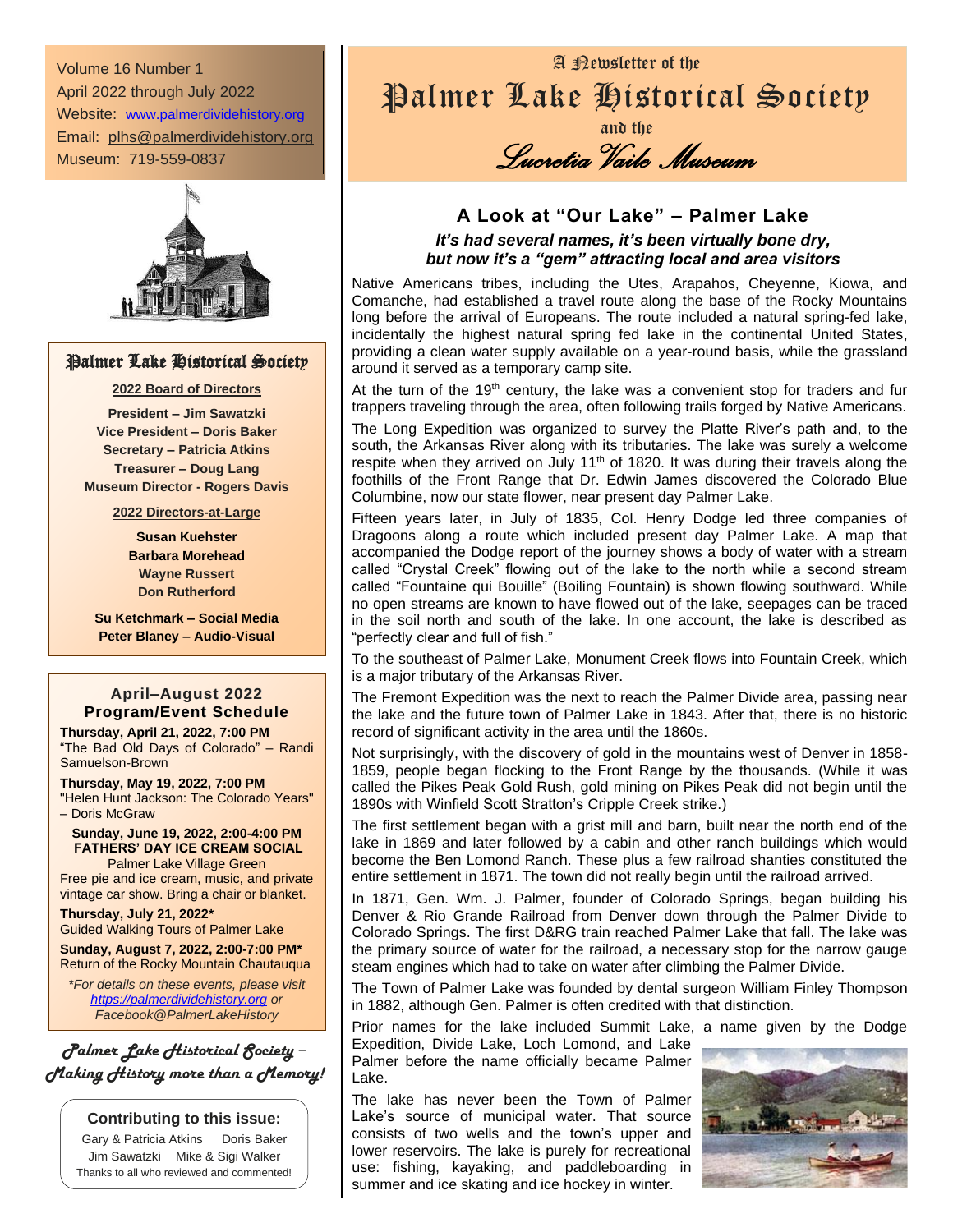#### **President's Message**



Hello, everyone. I'm Jim Sawatzki, your new president. Some of you may know me as a documentary film producer who has

captured the stories of our Pikes Peak Region. Now it's my privilege to guide our society through the next couple of years, continuing to focus on our unique Palmer Divide Region. Consequently, that is the mission of this society - to preserve and interpret this region's historical past.

After these difficult times, we are getting back to our normal pursuits, including: our monthly programs and reproducing our highly popular historical calendar for 2023, thanks to our returning sponsors, So, please continue to further our cause by participating in our events and programs as we return to our newly refurbished Palmer Lake Town Hall and our Lucretia Vaile Museum, which proudly serves as the main repository for Tri Lakes history.

Volunteers always needed!

Jim Sawatzki, PLHS President

Great News! The PPLD Palmer Lake Library re-opened on March 3rd following the completion of the new handicapped access ramp. The Vaile Museum will reopen following completion of interior cleaning, check-out of the security system, and updated docent schedules.



*Patricia Atkins photo*



*Above right*: Boathouse on west side of lake, looking east across to Santa Fe depot



*Above*: D&RG RR depot on west side of lake and Santa Fe buildings on east side with steam locomotive approaching from the south

*Right:* Summit Lake and Icehouse, ca 1873, with D&RG tracks running along the west side of the lake

*Left:* Famous Jackson print ca 1889 looking from west to east across the lake





## **Palmer Lake's Lake – Then and Now**







Lewis Palmer HS boys' varsity hockey team playing Cheyenne Mountain HS in an exhibition match played on a frozen Palmer Lake – a first for a high school competition – on January 4, 2022 *Photo right: Our Community News*

RR right-of-way. Burlington Northern Santa Fe (BNSF) and Union Pacific (UP) trains are familiar sights on the "Joint Line," the track shared by these railroads. Many a railfan is drawn to watch BNSF and UP activity up close and personal.

Trains still operate through Palmer Lake on former D&RG

A warm, sunny summer day will find many visitors of all ages from Palmer Lake and nearby areas fishing, kayaking, or paddle boarding on the lake as well as enjoying the park area and surrounding trails.

*Gary Atkins photo*

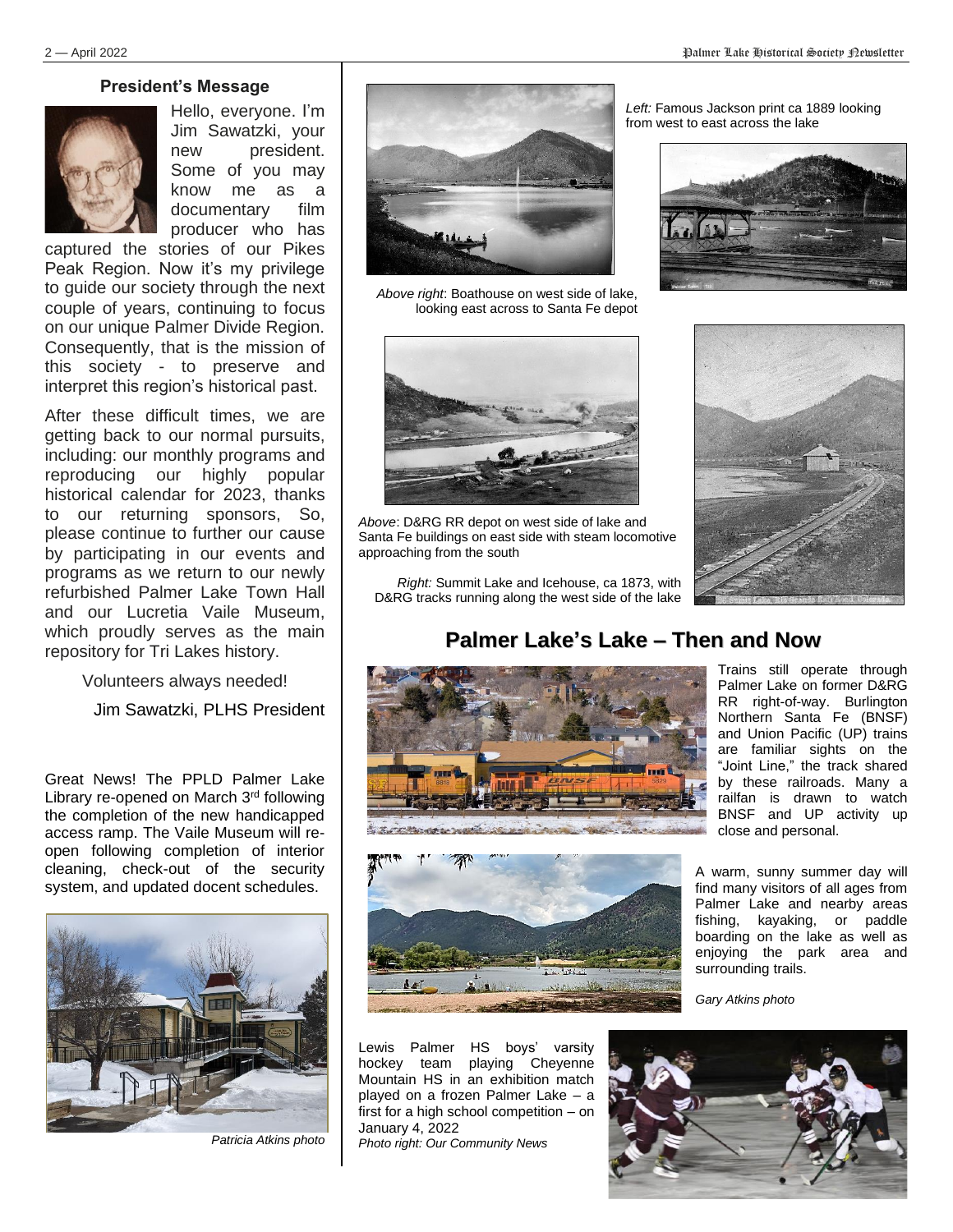## *Upcoming PLHS Programs and Events April 2022 through August 2022*

**Program Social Hour at 6:30 PM, Presentations begin at 7:00 PM in the Palmer Lake Town Hall, 28 Valley Crescent Street**

#### **Thursday, April 21, 2022 – "The Bad Old Days of Colorado" Presenter: Randi Samuelson-Brown**



The road to Colorado was long and arduous, and it was no picnic when settlers and adventurers got here! Join us for an evening filled with dangerous trails, bad whiskey recipes, and tales of a territory where young men outnumbered women 34-to-1.

Randi Samuelson-Brown was born in Denver and grew up in Golden. She writes historical fiction and has always enjoyed uncovering strange and obscure historical facts and details. *The Bad Old Days of Colorado: Untold Stories of the Wild West* is her first non-fiction book.

#### **Thursday, May 19, 2022 – "Helen (Hunt) Jackson: The Colorado Years" Presenter: Doris McCraw**



In 1873 Helen Hunt arrived in Colorado Springs. Many of her well-known works were written during her time here. What may have been the reason this occurred? What happened during those years? What part of her early life may have contributed to her growth as a writer? Well-known during her lifetime, this program aims to answer some of these questions.

Doris McCraw is an author, speaker, and historian specializing in Colorado and Women's History; she has presented at three Pikes Peak Library District History Symposia. She "grew up on history" in west central Illinois and since moving to Colorado has traveled the state "soaking up its history."

**Sunday, June 19, 2022, 2:00 – 4:00 PM SPECIAL EVENT Annual Father's Day Ice Cream Social**



We continue a decades-old tradition. The Palmer Lake Historical Society, with donations from the Rock House Ice Cream Shop and the Village Inn restaurant, invites Dads and their families from the local area to join us in this annual event. Free pie and ice cream. Live music, and especially for Dad, a private vintage car show: Model T's, Model A's, Corvairs, and more. Bring a lawn chair or blanket and relax on the green.





**Thursday, July 21, 2022 SPECIAL EVENT Guided Walking Tours of Palmer Lake**



Local history experts invite you to join in an informative walking tour of the town. The event starts at the Village Green and includes the Palmer Lake Town Hall, a stop at Estemere, several historical buildings in the town, and ends at the Rock House Ice Cream Shop. Tours will last approximately 45 minutes and tour groups are limited to 12 participants. Additional details will be posted on the PLHS website, [www.palmerdividehistory.org.](http://www.palmerdividehistory.org/)



#### **Sunday, August 7, 2022, 2:00 – 7:00 PM SPECIAL EVENT "Return of the Rocky Mountain Chautauqua"**

Join us for an afternoon on the Village Green celebrating our historic Chautauqua with museum tours, entertainments,



working artists with displays, music, and film presentations. Also walking tours of Glen Park and Old Town Historical homes. A variety of food vendors will be available as well.

Don't miss the Friends of the Tri-Lakes Library annual ice cream social in early afternoon.

Chautauquas began in New York state in 1874 and spread throughout rural America until the mid-1920's. Many authentic Chautauquas became famous, including the Rocky Mountain



Assembly, the first in Colorado, which held its first assembly in Palmer Lake in 1887 and continued for almost 20 years. "The Return of the Rocky Mountain Chautauqua" brings back this event to where it began in Colorado - in Palmer Lake.